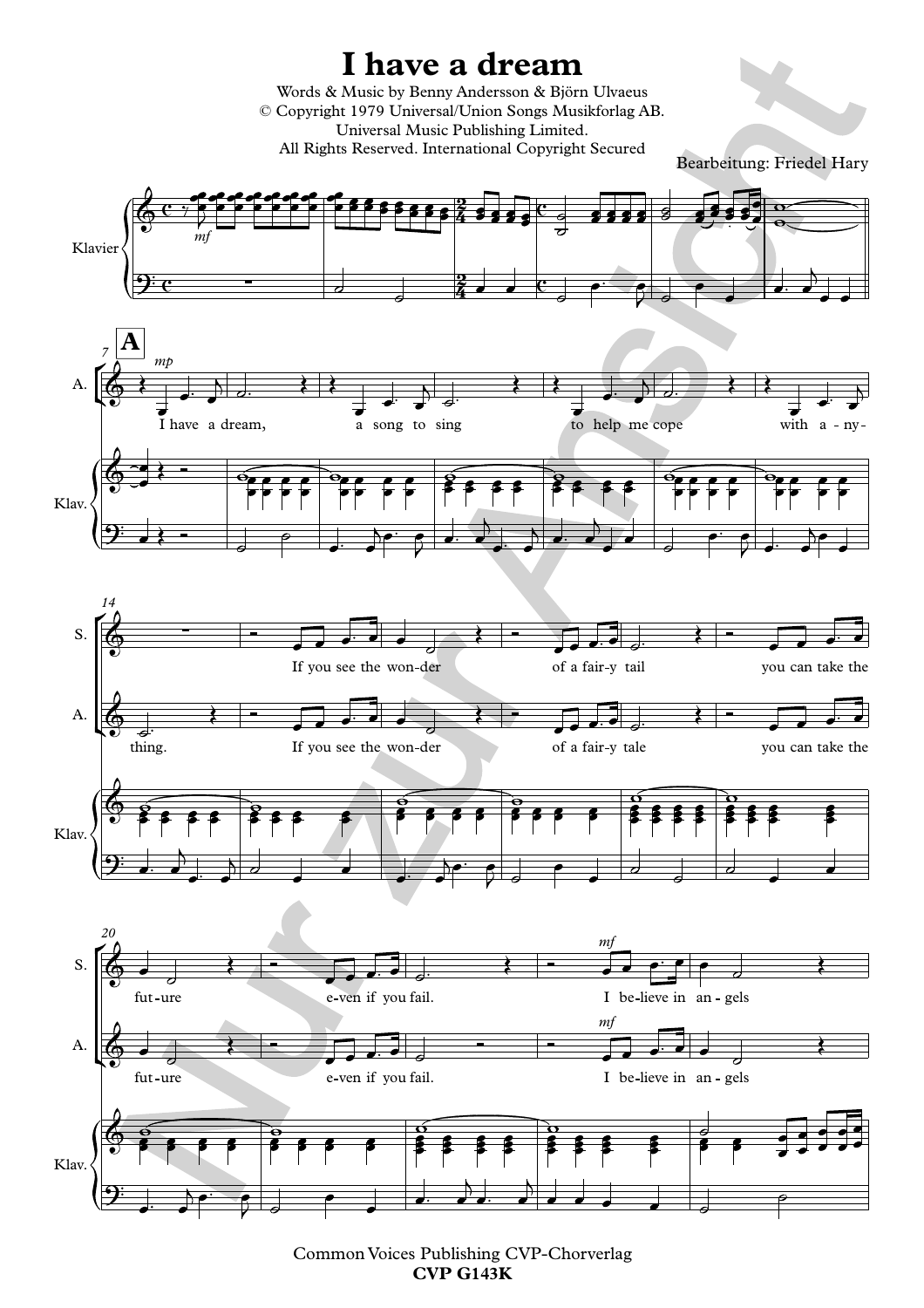





2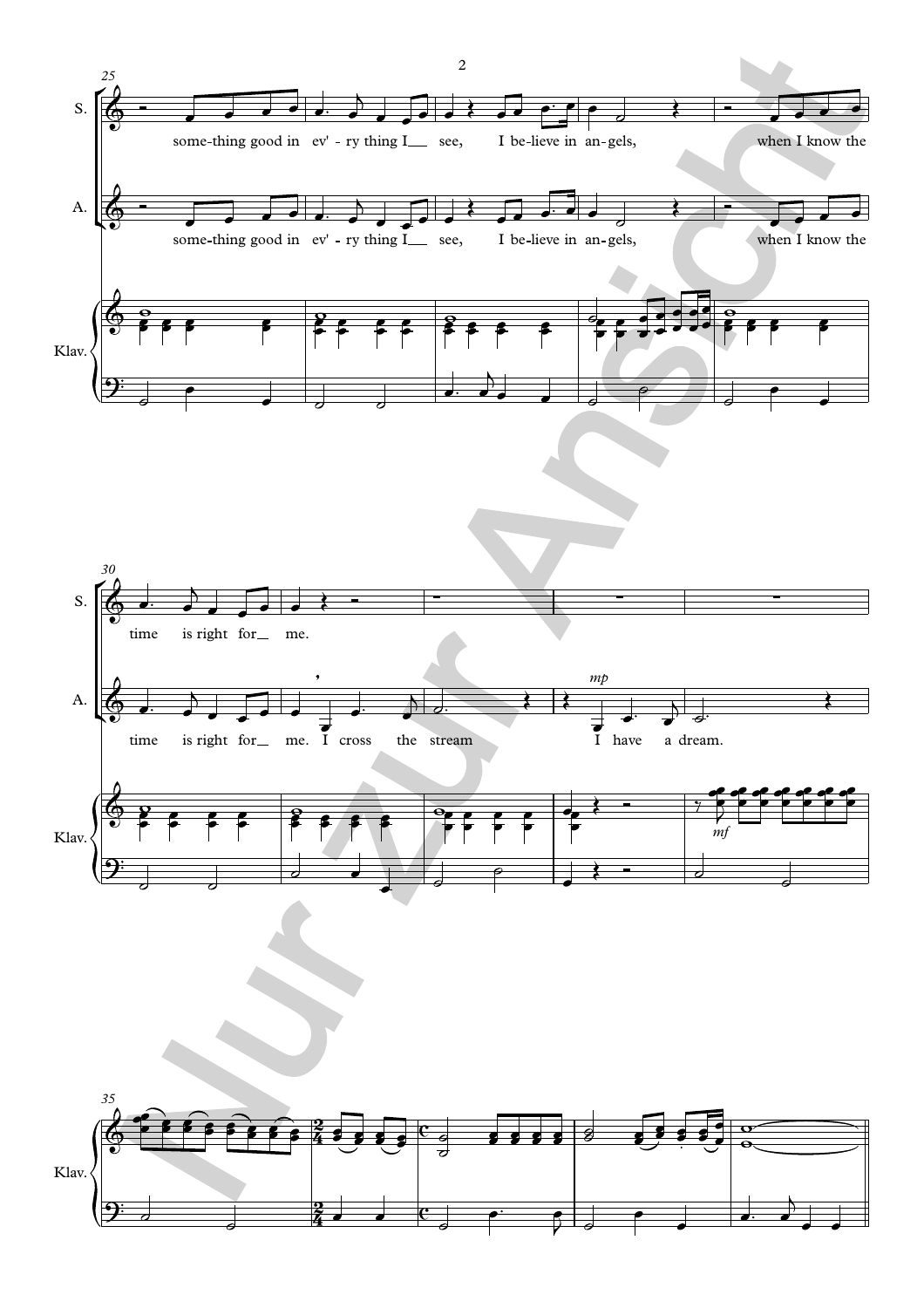

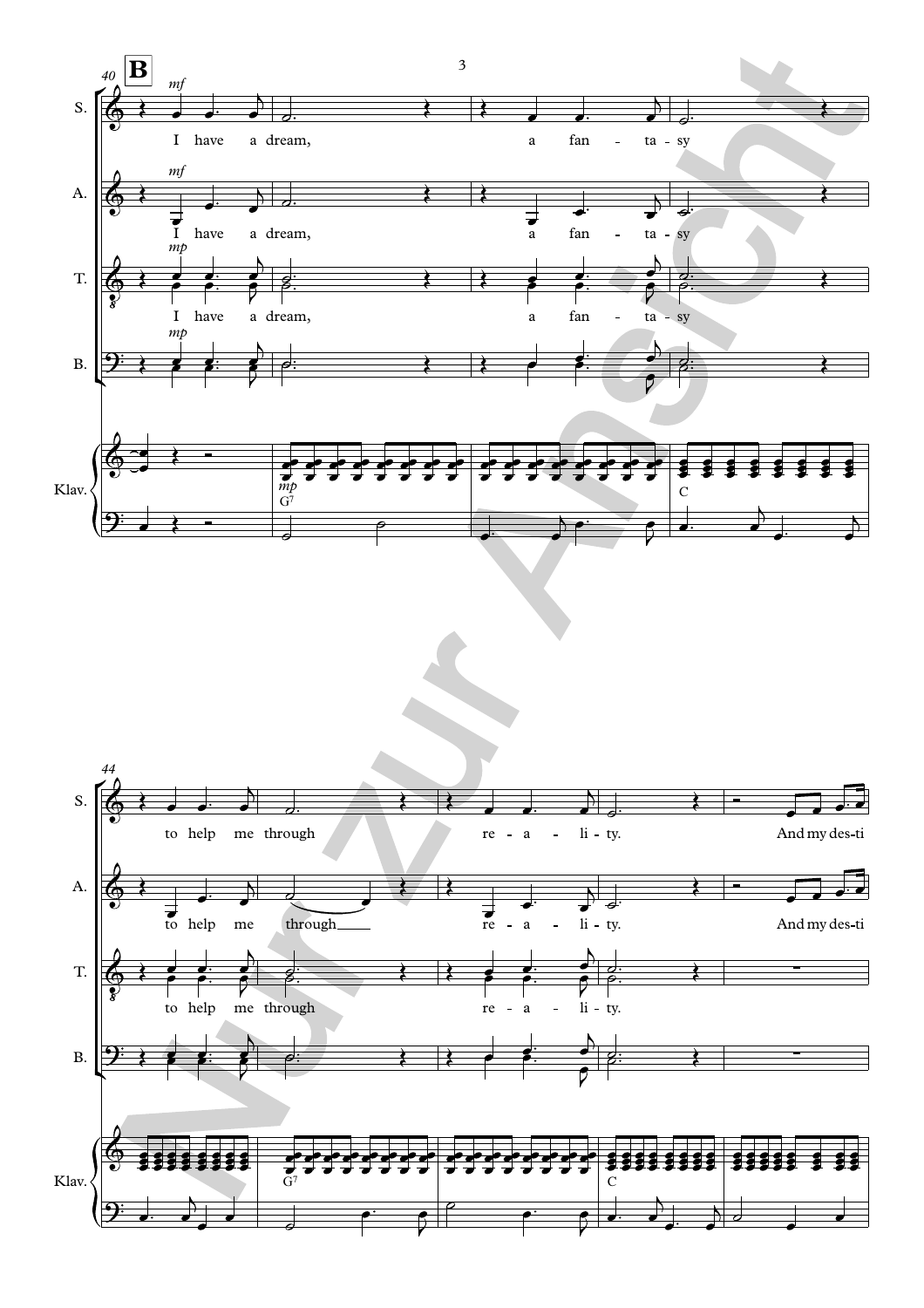